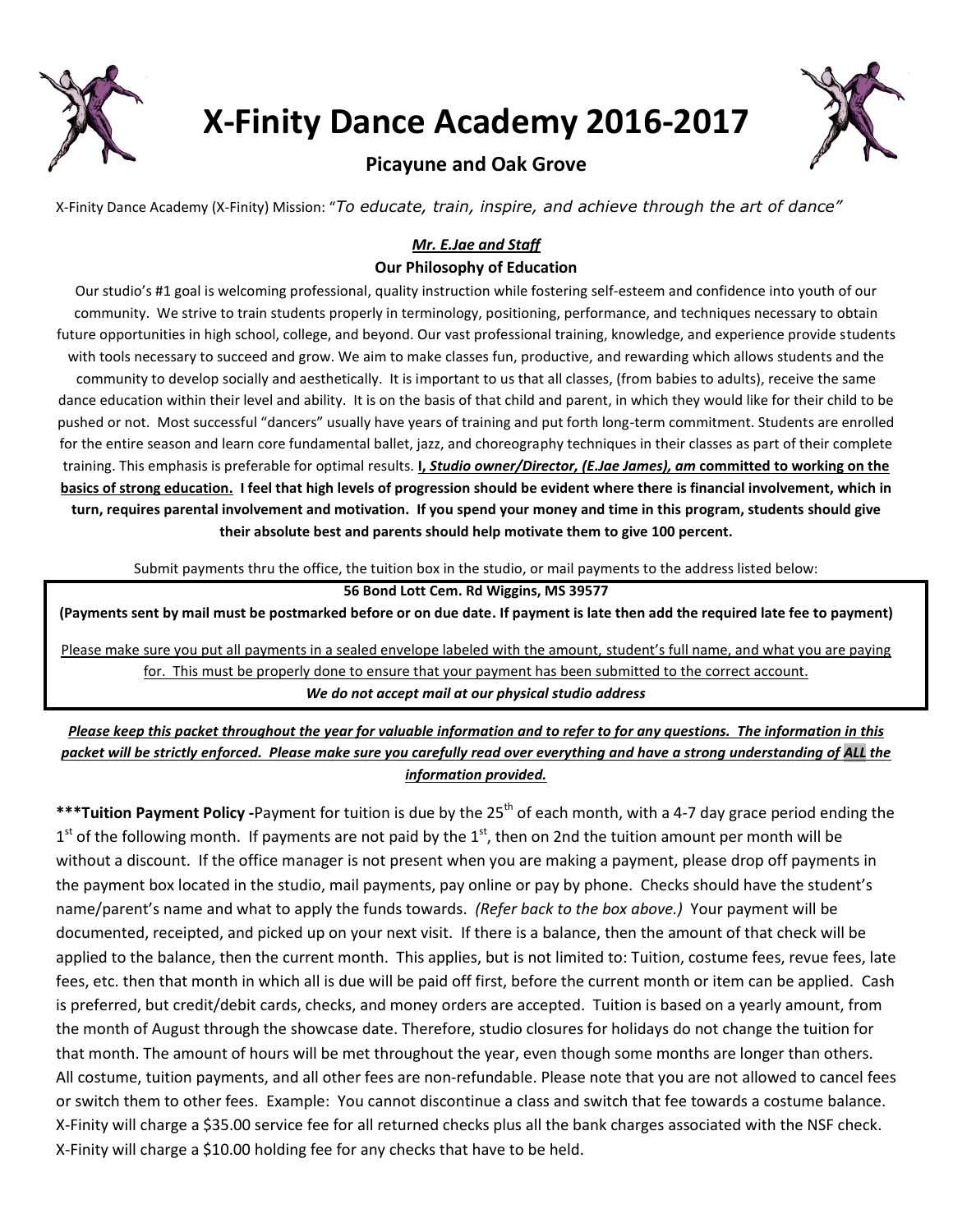**Class Observation-** During the year, there will be several opportunities for parents to stay and watch your child during class this year. Parents will be allowed to come in the dance rooms or observe from the hallway during these times. Times and days will be posted a week in advance. Please make sure that on viewing days you keep the noise down in the hallway so that it doesn't disrupt the students and/ or teachers. We want our school to have a controlled and professional environment. There may be occasions when preparations for special events are required, which in turn, prior notification will be given. Please understand that we must be strict with this rule to ensure that all of our students receive a fair education. The doors and windows are closed to keep the students growth in the hands of the dance educators and not forced by parents or guardians. Monthly, we will show learned choreography, technique, progression, and growth of each student during observation days or at the end of classes 1 day per month.

**Cancellations of Classes and Studio Closure-** We will follow school closure protocol in the case of inclement weather. A general rule of thumb; if the schools dismiss early or cancel because of bad weather, the studio will do the same. Also, we may post cancelation on the X-Finity Dance Academy Facebook page, or we may notify you via text or email.

**Changes**-If during the dance year a student relocates and/or another person is granted guardianship, we must have a written letter that is legally binding, as well as having the new guardian sign a copy of the financial agreement or the original signee will be responsible for all fees accrued.

**Class Placement-**Students will be placed in a class according to their ability, not necessarily by their age. During August/September, students may be asked to try several classes in order for them to be placed in the proper class. All new students are placed in a beginning class. Class times/days may be adjusted after observing maturity, ability levels, and/or enrollment numbers during the first few weeks. Students may also be moved into appropriate levels throughout the year. Classes are not permanent, but can change accordingly due to enrollment or other reasons by Mr. E.Jae. A notification will be given out in a timely manner and a newly assigned class will be given as an option.

**Housekeeping Rules-**Do not bring outside trash into the building. The trash cans in the building are for small items and trash only. Please be mindful of this. Only water and closed containers of liquids are allowed in the studio. You are able to bring healthy, small snacks to the studio. **NO heavy food** allowed. **To ensure a clean healthy environment, please clean up after yourself and dispose of trash properly. Parents/Students please be respectful of the lobby and hallways and keep them clean.** 

**Restrooms-**Please make sure to keep this area clean as if it was your house restroom. *Do not throw any paper towels, feminine products, or anything other than tissue in the toilets.* Make sure your child understands restroom etiquette: Flush after every usage and wash hands before leaving. Younger children should be supervised by an adult during bathroom visits. This is our new studio and X-Finity would like to keep it that way for a long time.

**Choreography-** All choreography at X-Finity Dance Academy is copyrighted. Routines, whether whole or part choreographed by a staff member of X-Finity Dance Academy, must obtain verbal or written consent to be approved in doing so. Any choreography of X-Finity Dance Academy must be recognized. This includes performing in talent shows, community events, and other activities. X-Finity Dance Academy holds all rights to choreography, teaching methods, and dance education/tips.

**Withdrawal Policy -** If a student is withdrawing from the studio or class, the parent **MUST** notify office personnel prior to withdrawal with a written note so that fees will not be accumulated. Once the note is received then your account will stop accruing fees associated with that withdrawn class. A 30 day notice must be pending and presented. There will not be a refund for the class or any payment that is paid on or before any deadline. Once paid there is neither a refund nor an adjustment to the tuition, fees or merchandise. Your new monthly tuition will be adjusted for the next month. [Remember once you withdraw from the studio, if you haven't received merchandise, it belongs to X-Finity Dance Academy, L.L.C.

**Illness & Health Concerns-** Please call and inform X-Finity staff when your child will not be attending class. If your child missed school due to fever, vomiting, head lice, or any infectious disease, please keep them home. Any child who becomes ill will be sent home immediately. If the illness is mild such as a headache, simple stomach ache, or cold then your child can sit in on his/her class. If your child has any serious health related issues, immediately notify the office. Please make sure to provide us with additional emergency contacts in case you cannot be notified.

**Studio Communication Etiquette –** We request that all communication, which is not of an emergency situation, be directed via email. Please use your cell phones in true emergencies only. Ex: It's competition rehearsal weekend or performance weekend and your child has a fever and can't make rehearsal/performance or is being rushed to the emergency room.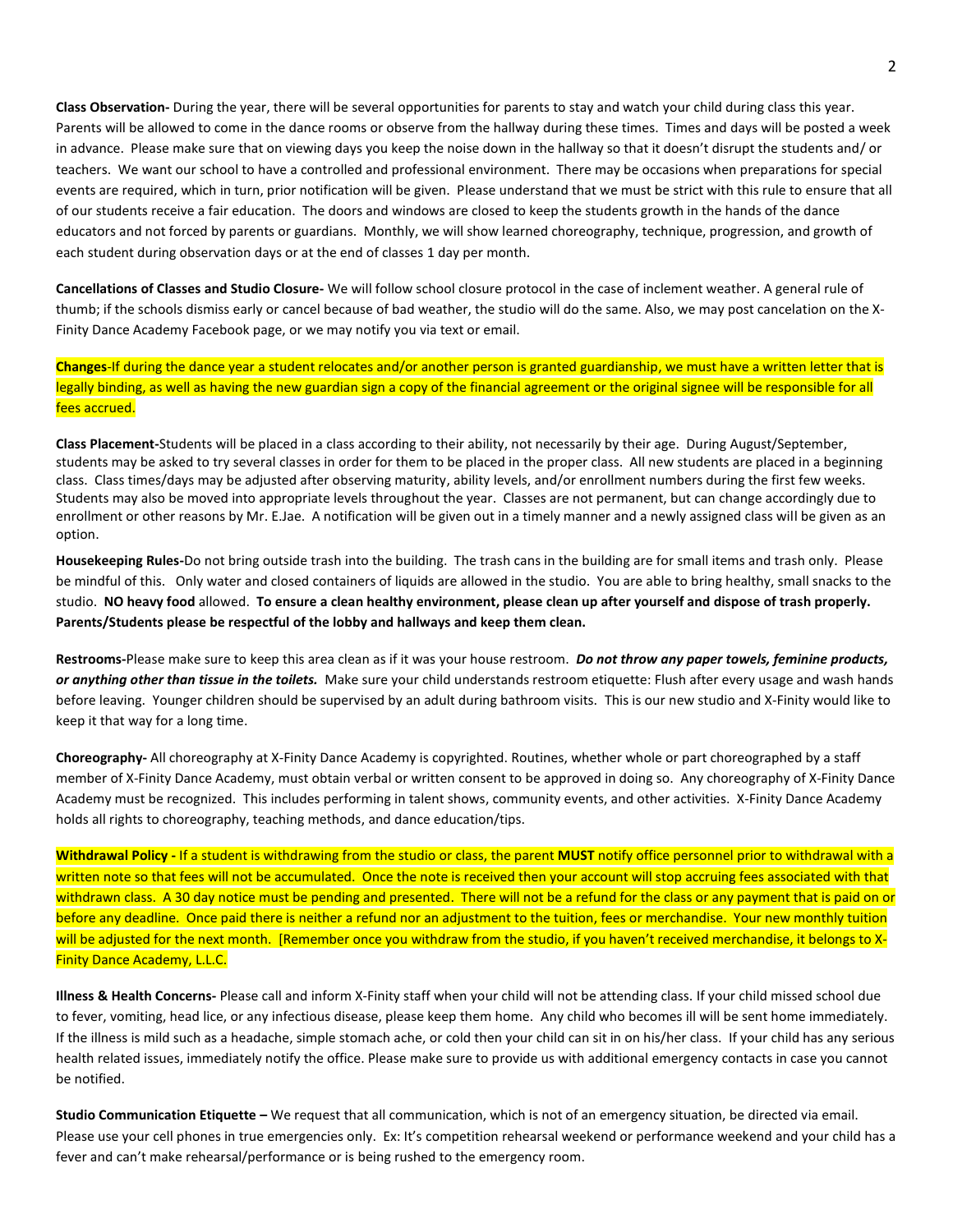**Lost and Found -** X-Finity is **NOT** responsible for lost or stolen items. Please do not bring expensive or sentimental valuables. We will keep items that have been left behind for one month. After that time they will be given to a needy child or the Salvation Army.

**Parent Participation-** Parents are not allowed in class with their child unless during specified times. Please drop off your child and pick them up on time. If you would like to stay, there is a waiting area available. Parents are prohibited to enter class in session. In the event of an emergency or need for dismissal, parents must notify office personnel of the matter and the child will be escorted out by staff. If a child will be leaving their scheduled class early, please notify the assistant and/or teacher prior to the beginning of class.

**Administrative Sitting Fee**-For every minute the parent is late, an "administrative sitting fee" will be charged to your account. The fee will be a \$1.00 per minute after five minutes of their ending class time. We are not the baby sitter's club. Please be respectful of this because we also have lives and families as well. We cannot leave until the last child/student is picked up. Please make sure you are at least 10-15 minutes ahead of scheduled ending class time. If you are more than 30 minutes late then the police department will be notified.

**Fundraisers**-The studio will have several fundraising opportunities throughout the year to help offset costs. All credit for this year's fundraisers will be applied towards your account as determined by the office manager. Credits will be posted within a week after the fundraiser.

**Morals-** X-Finity is dedicated to giving each individual the feeling that they are an essential element to the Academy. To accomplish this, it is important that all students work together in achieving this *esprit de corps*. Our staff feels that everyone will benefit from an environment where cliques, gossip and/or backstabbing is not permitted. We do have the right to reject/deny business to anyone not following rules or conduct. This rule applies to parents and students. In this instance payments or merchandise are non-refundable. We will not tolerate negative energy, profanity, or gossip on the premises or even on social media such as facebook, instagram, twitter etc. Rule of thumb: if it doesn't come from X-Finity personnels or printed material distributed from X-Finity Dance Academy, L.L.C. then it is not valid. This applies to fees, information, rules or conduct. Please be advised that no student or parent is allowed to post photos or videos of themselves in costume before the actual performance or revue has been completed without our consent or permission. These rules are very important for the integrity of our program, respect of others, and copyright reasons. We at X-Finity uphold a positive and respectful representation. I, (E.Jae James, Studio Owner) will not tolerate any negative behavior in this studio. We are a family!

**Absence-** Please provide a doctor's note or additional information if your child is unable to attend class for any reasons. If your child has excessive absences, excused or unexcused, then actions may be taken.

**Check Holding Fee**- There will be a \$10.00 holding fee on ALL post dated checks. If the post date is after the due date, then late fees will be assessed.

**STUDIO OFFICE HOURS**-The office hours will be posted in the studio.

**Smoking/Drinking-**X-Finity does not tolerate any smoking or drinking (alcohol beverages) inside the studio gates. This breaches X-Finity's contract. If anyone is found inside the gates smoking/drinking, you will be asked to leave and not allowed back on X-Finity property. Please make sure to inform anyone who will be entering the property of this rule.

**Professionals-**At X-Finity we take pride in the representation of our studio as well as the screening and development process. Every student assistant, teacher's assistant, staff member, and office personnel are selected based on the following: dedication, professionalism, performance, technical aspect, and ability. Assistants and staff members attend hours of training sessions and workshops during the summer and throughout the year to ensure their standard rights to certification. All personnel at X-Finity are trained to give directions, provide a safe learning environment, leadership, and give constructive criticism to each and every student. All professionals are also provided with a handbook with the same knowledge to accommodate everyone's needs, concerns, and questions. **Remember, at any time, rules and regulations can be overridden by the studio owner's discretion if deemed necessary.**

**Studio T-shirt Sponsorship**-Each student is required to attain two studio sponsors per dance year. A family with 3 or more students enrolled is required to attain 5 sponsors. Each sponsor will be advertised on the studio sponsorship t-shirt. If no sponsors are attained then a fee will be added to your account. A portion of the sponsorship funds will go towards the Dance Art Dance Scholarship Program and the remainder to each student's account. This is a tax write off.

**PLEASE KEEP THIS PACKET FOR FUTURE REFERENCE. (MR.E.JAE)**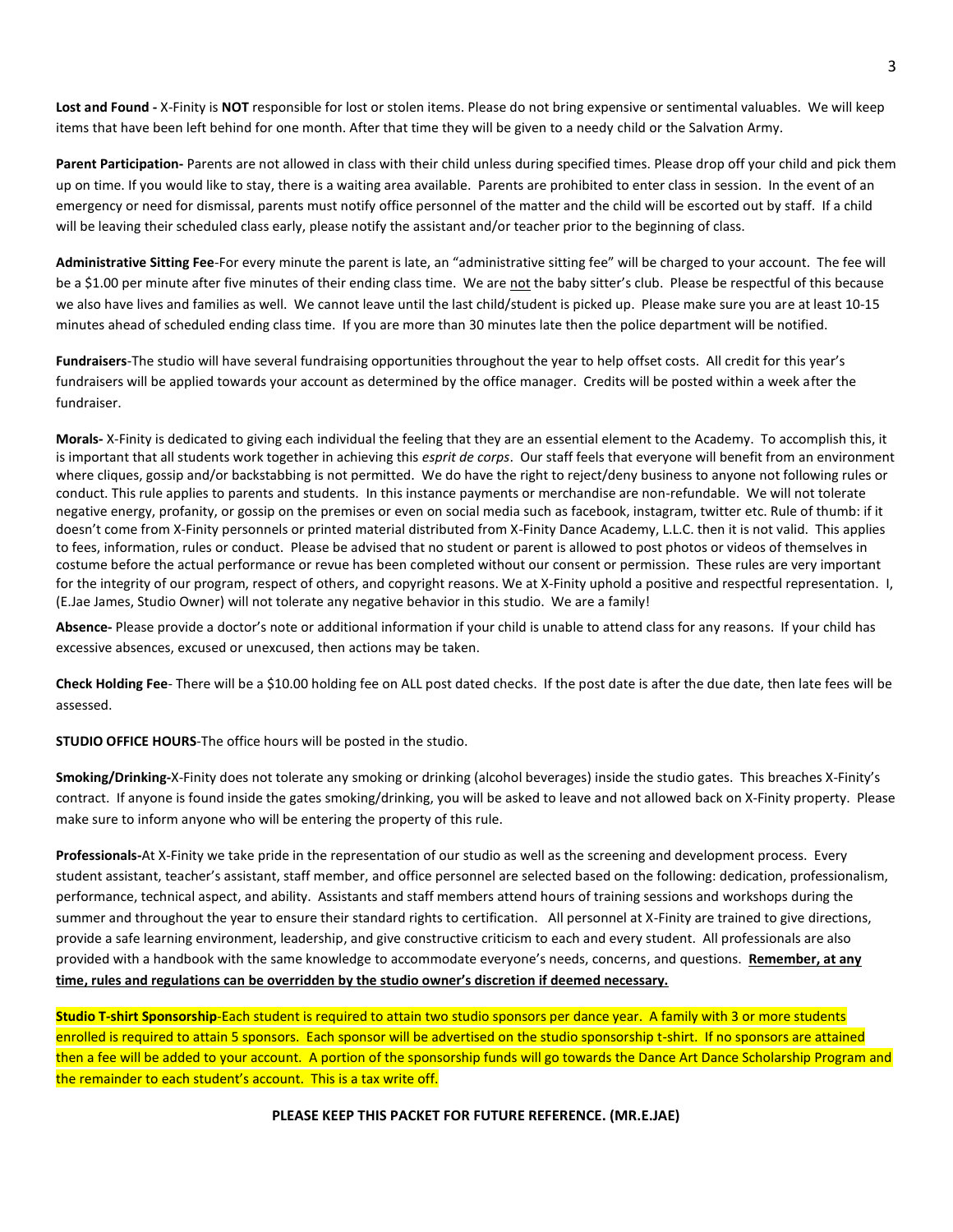**Credit/Debit cards on file**– We encourage everyone to choose auto-draft from a credit or debit card. This will ensure that no late fees are charged. This card will be charged if a payment is past due. As always, no payments are refundable. It is your responsibility to notify us of a card change, expiration date, etc. Invalid cards will still incur a late fee if they aren't changed in time.

**Conduct in the studio**-Parents, if you have small children with you, please watch them at all times and do not let them run around the studio, down the hallways, or entering other rooms that are not in use. This is disruptive to others. They can injure themselves or others if left unattended. If the behavior continues you will be asked to leave. If any students are being disruptive and running around in the hallway, they will be asked to leave or will be banned from sitting in lobby or will be asked to leave in between classes. **This is a dance studio not a daycare center.** Please do not touch trophies, or photographs, or anything on the walls or floor. We ask for children and adults to keep their voices down in the waiting area and hallways. The noise can be heard in the classrooms. Only authorized personnel are allowed in the office and store unless specified. Please **DO NOT ENTER** those areas. Any student who continually disrupts a class will be dismissed from that class. Following dismissal, a parent will be immediately notified and at that time a parent meeting will be scheduled to determine if the student will return to that class. This includes spitting, biting, talking back, or harming other students/teachers. If the behavior does not improve, the student may be permanently withdrawn from the class (with no refund). At X-Finity, we are family and require respect at all times.

**Holidays**-Please see schedule in our handbook. We follow the school district schedule for holidays and days

**Dance Attire**-We do require that all dancers wear tights and the correct shoes for class. Hair must be neatly pulled back and out of the face. You are able to wear other shoes, attire, and tights for class, but for all performances, competitions, and or revues/showcases, you MUST order your shoes and tights thru the studio. The studio store carries dancewear, bags, hoodies, shoes, tights and other dance items. **A studio leotard and studio logo booty shorts are required for all students. ABSOLUTELY NO STREET CLOTHES OR OUTSIDE SHOES ARE TO BE WORN IN THE DANCE ROOM UNDER ANY CIRCUMSTANCES. ALL STUDENTS MUST WEAR APPROPRIATE DANCE SHOES TO EACH CLASS. ONLY THREE WARNINGS WILL BE GIVIEN. ALSO NO STUDENTS ARE ALLOWED TO WEAR ANY DANCE SHOES OUTSIDE THE STUDIO BECAUSE THIS WILL MESS UP THE BOTTOMS OF THE DANCE SHOES AND ALSO IT SCRATCHES UP THE DANCE FLOOR.**

If you have any questions about purchasing shoes, please feel free to speak to the office staff. Please do not buy shoes elsewhere because they may not be the correct style, brand, or type that we use at X-Finity Dance Academy. During performances and or shows, all students are required to have same shoes and tights. During class is optional (Please see the office staff for approval.) Please do not hesitate to speak to the staff with any questions you may have regarding shoe type.

## **DANCE ATTIRE AND SHOE GUIDELINES WILL BE STRICTLY ENFORCED. ANY DANCER WHO DOES NOT ADHERE TO THESE RULES WILL BE ASKED TO CALL THEIR PARENT TO BRING APPROPRIATE DRESS, HAIR ACCESSOREIS, ETC.**

**Shoe and Dance Attire –**Shoe and dance attire will not be ordered until they are paid in full. Once we receive the merchandise you will receive your purchased merchandise.

#### **Dress Code:**

- Ballet-Solid black leotard, pink tights, pink ballet shoes (Ballet skirts are allowed.) Tutus are allowed for babies and minis
- Pre-Pointe/Pointe- Black leotard, pink tights, pointe shoes or pink ballet shoes (Ballet skirts are allowed.) NO Tutus Please
- Ballet/Tap-Black leotard, pink tights, pink ballets shoes, tap shoes. Ballet skirts are allowed. Tutus allowed for babies/tots/minis.
- Jazz, Musical Theater, Technique, Acro & Stretch/Flexibility- Leotard or sports bra, tan tights (optional), and booty shorts are allowed only if length is **APPROPRIATE in proportion to body shape and when bending over (**No soffe shorts or other shorts are allowed), and black or beige jazz shoes. No sweatpants or baggy clothes.)
- Lyrical/Contemporary/Modern-Leotard or sports bra, Tan tights (optional), Booty shorts are allowed (No soffe shorts) Beige jazz shoes or foot thongs.
- Tap-Solid leotard or sports bra, booty shorts, tan tights (optional) and beige/black tap shoes.
- Hip-Hop-Studio hip-hop pants, Jazz Capri pants, Capri sweats, (Drawstring or scrunched) or sweat pants, leotard or sports bra, sneakers (NO bootie shorts will be allowed). *Sometimes we will allow sneakers/street shoes depending on choreography.*
- *Males-see Mr. E.Jae for dress code.*

#### **PLEASE KEEP THIS PACKET FOR FUTURE REFERENCE. (MR.E.JAE)**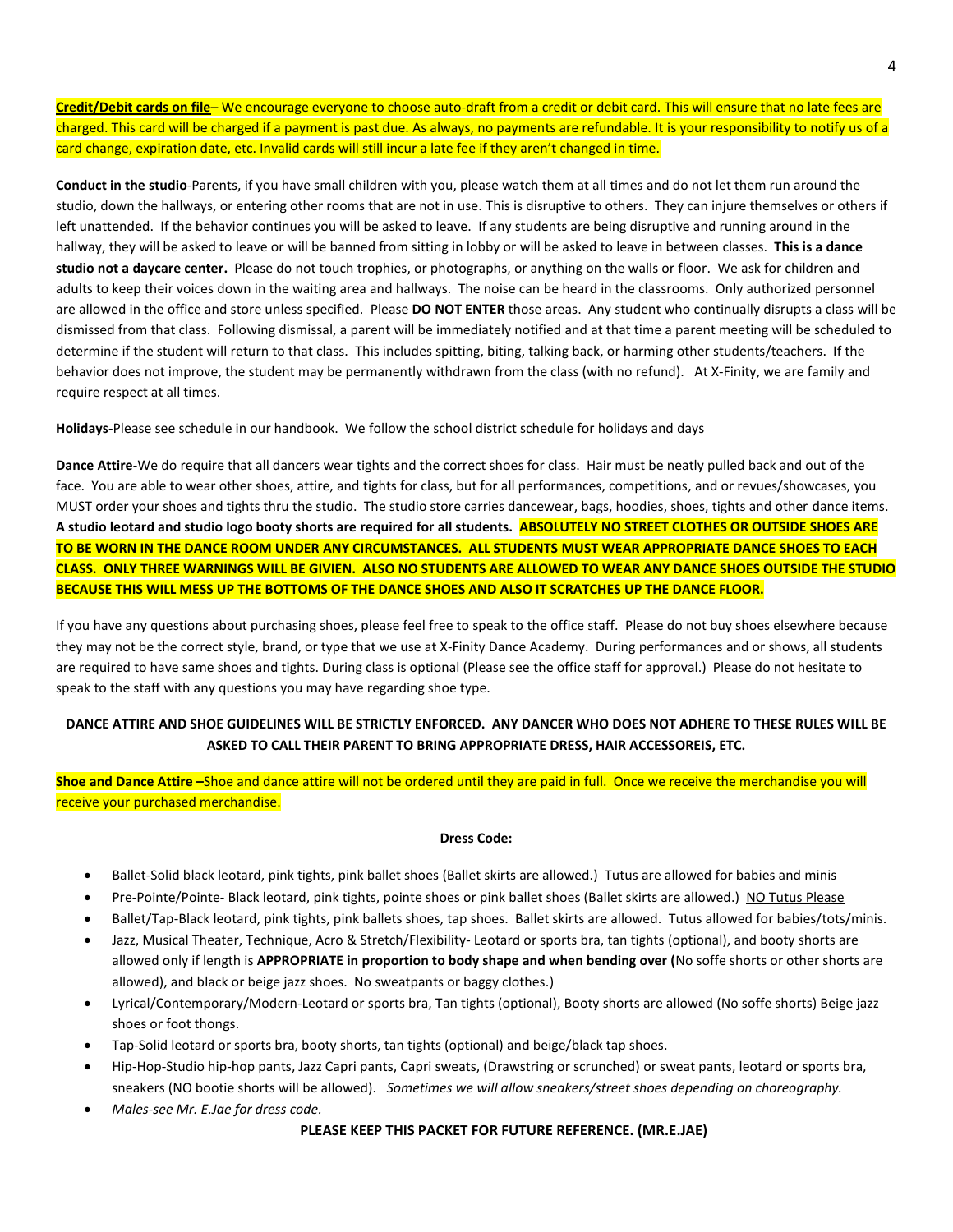### **2016-2017 Dance Season Calendar**

## X-Finity Dance Academy observes major holidays unless otherwise stated. The studio WILL ONLY close on dates listed below. Dates are subject to change. **Classes for the 2016-2017 year will begin on Monday, August 8, 2016**

## **HOLIDAYS and IMPORTANT DATES FOR 2016-2017**

| Labor Day (Monday, September 5, 2016)                         | <b>Classes will resume:</b> Tuesday, September 6, 2016 |  |
|---------------------------------------------------------------|--------------------------------------------------------|--|
| Picayune October Fall Break (Monday, October 10, 2016)        | Classes will resume: Tuesday, October 11, 2016         |  |
| Oak Grove October Fall Break (Monday, October 10-11, 2016)    | Classes will resume: Wednesday, October 12, 2016       |  |
| <b>THANKSGIVING</b> (Friday, November 21-Friday, November 25) | Classes will resume: Monday, November 30, 2015         |  |
| PICAYUNE CHRISTMAS PARADE (Monday, December5)                 | Classes will resume: Tuesday, December 6, 2016         |  |
| <b>Shopping By Candle light (Friday, December 9)</b>          | Classes will resume: Monday, December 12, 2016         |  |
| <b>CHRISTMAS AND NEW YEAR HOLIDAYS</b>                        | <b>Classes will resume</b>                             |  |
| (Friday, December 16-Sunday, January 8, 2017)                 | Monday, January 9,2017                                 |  |
| Martin Luther King Holiday (Monday, January 16, 2017)         | Classes will resume: Tuesday, January 17, 2017         |  |
| Oak Grove President's Day (Monday, February 20, 2017)         | Classes will resume: Tuesday, February 21, 2017        |  |
| Picayune MARDI GRAS WEEK February 27-February 28, 2017        | Classes will resume Wednesday, March 1, 2017           |  |
| Oak Grove Spring Break March 13-March 17, 2017                | Classes will resume Monday, March 20, 2017             |  |
| Oak Grove Good Friday & Easter April 14-April 17, 2017        | Classes will resume Tuesday, April 18, 2017            |  |
| Picayune Spring Break April 10-April 17, 2017                 | Classes will resume Tuesday, April 18, 2017            |  |
| Oak Grove-Tentative Date for Studio Pictures April 3-7        |                                                        |  |
| Memorial Day (Monday, May 30 2017)                            | Classes will resume: Tuesday, May 31, 2017             |  |
| Picayune-Tentative Date for Studio Pictures May 8-May 12      |                                                        |  |
| <b>Studio Summer Cook out</b>                                 |                                                        |  |

*Our 2016 showcase has a tentative date of* **Saturday, June 18, 2017 in Picayune and Saturday, May \_\_, 2017 in Oak Grove** 

(Dates subject to change as per auditorium policy, but please keep the two and a half weeks prior to this date free as there will be many classes for makeup and also June classes made up in this time frame.)

Mandatory rehearsal dates will be the week before and of the show. Please keep this week open. Times and days will be announced at a later time during the year for stage rehearsal and dress rehearsal.

# *2016-2017 Dance Payment Schedule*

| <b>First Day of Classes</b> | <b>August Tuition</b>                                                                |
|-----------------------------|--------------------------------------------------------------------------------------|
| <b>August 25</b>            | <b>September Tuition</b>                                                             |
| September 25                | <b>October Tuition</b>                                                               |
| October 25                  | <b>November Tuition</b>                                                              |
| November 25                 | <b>December Tuition</b>                                                              |
| December 8                  | Revue Costume money due                                                              |
| <b>December 8</b>           | January Tuition (Before Christmas Break) after December 15-late fee assed            |
| January 25                  | <b>February Tuition</b>                                                              |
| <b>February 25</b>          | <b>March Tuition</b>                                                                 |
| March 2                     | Revue Fee and Sitting Fee/publication Due                                            |
| March 25                    | <b>April Tuition</b>                                                                 |
| March 30                    | <b>Ads Due for Oak Grove</b>                                                         |
| April 13                    | Late Ads Due for Oak Grove                                                           |
| April 25                    | <b>May Tuition</b>                                                                   |
| April 27                    | <b>Ads Due for Picayune</b>                                                          |
| <b>May 25</b>               | June Tuition (For Picayune) and Late Ads due                                         |
| <b>Account Close out</b>    | All Accounts need to be closed out by April 25 for Oak Grove and May 25 for Picayune |
|                             | <b>Extra Showcase T-shirt Due and Annual Showcase DVD orders</b>                     |

**'**\*\*No pro-rated discounts/refunds are given for holidays, absences/leave/vacations or varied dates within a month.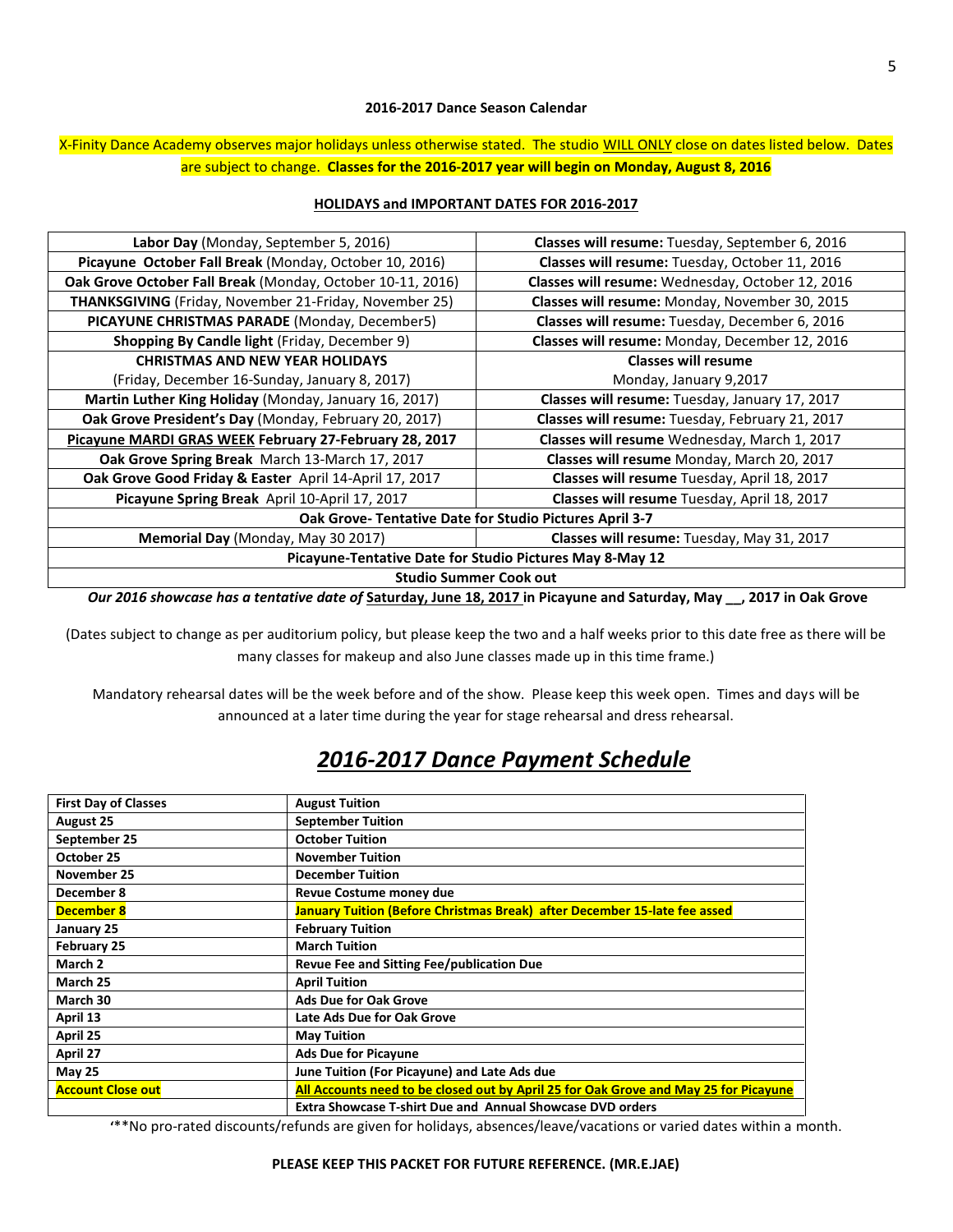### **REVUE FEE**

**Revue Fee-** Payments can be mailed or hand delivered to the studio. The revue fee will cover the facility for our dance revue along with other expenses such as: stage, auditorium decorations, security, sound, lighting, custodians, music recording, props, union labor fees at the facility, and dressing area rentals. \*\*New\*\* The revue fees will also include one badge/parent admission.

#### **Deadline for Revue fees and sitting fee must be received on or before Thursday, March 2, 2017**

- Revue Fees with Discount 1 student/\$100 & 2 & up/\$80 per student
- Revue Fees without Discount 1 student/\$140 & 2 & up/\$120 per student
- Picture sitting fee/publication of \$25.00-due **Thursday, March 2, 2017 after Thursday, March 2, 2017 \$50.00**

**ALL Dancers are required to sell a minimum of \$75 in revue ads per individual. (1/2 page ad) If dancers choose not to sell ads then \$75 will be added towards their account without an ad in the book. Any checks made out for ads can ONLY be used for ads and nothing else on an individual's account.** 

### **Please understand, in order for the studio to function as a successful business this payment schedule will be strictly enforced. We strive to have the best quality.**

**Showcase Costume Payment**- A costume balance due notice will follow with the balance owed by each student for their costume(s). The costume deposits/payments are non-refundable and cannot be transferred to other expenses if one decides to drop a class or un-enroll. If anyone chooses to leave X-Finity Dance Academy then costume deposits/payments are forfeited and costumes are property of X-Finity Dance Academy, LLC. All costumes have to be pre-ordered and held to ensure stock availability. All payments are non-refundable or nontransferable when they are paid even before deadline. If you have a balance at X-Finity Dance Academy, LLC then your costumes will not be distributed until your account is current and updated.

**X-Finity Dance Academy reuses various costumes from year to year and we strive on having the best quality of costumes. Showcase costumes: \$70 (tights must be purchased through us on your own)**

**Showcase costumes payment after Thursday, December 8, 2016 will be \$95 for shipping & handling and a processing fee**

**If any miscellanies additions need to be added then costumes will add an additional \$5-\$20. A notification of prices will be handed out before December.** 

Costumes can be pre-ordered after December 8, but note that you will pay extra for the shipping and handling etc., for the costumes to be shipped. This is not guaranteed for all costumes because they may not be in stock or could be delayed.

#### **Costume Balance**

Final balance must be received by studio or received in the mail at 56 Bond Lott Cem. Rd Wiggins, MS 39577 by **Thursday, December 8, 2016.** All costumes must be ordered at this time to ensure on-time delivery. Unfortunately, I cannot accept any payments after this due date unless you are willing to pay the extra fees to ensure that the costume will be in on time in which that is not guaranteed. There is a growing demand for costumes, and due to this fact, the costume companies have increased their production times. I will need to pay all costumes in full to the costume companies at the time of purchase. I will not be able to call and remind anyone of their balance. Please be considerate and pay your fees on or before the costume date. If the studio hasn't received your balance by the above due date, your child's costumes cannot and will not be ordered.

The foregoing information is important for you to know when you enroll a student in my school. I, at all times, want each and every parent to know what they are to expect from me and my staff, and what I, in return, expect from my students and their parents.

#### **Revue Information**

An annual revue performance will be held at the end of each dance season. Each class will be featured in the production and will require a costume for each dance they participate in. Costumes will be chosen by the instructors and will be ordered in a timely manner to ensure a suitable arrival for photos and any additional alterations. All students are required to participate in the showcase.

#### **Please note that:**

We order these costumes from companies that mass produce these items on an assembly line. They are not custom made for each child. Despite measurements, sometimes sizing may vary. X-Finity will not be responsible for alterations. Because we do not have an in house seamstress and because many parents prefer to have things tailored themselves, please feel free to have your child's costume adjusted to fit them how you like if you feel this is necessary. (Costume deposits and balances only cover the costume and accessories, alterations are the responsibility of the parent.)

### **PLEASE KEEP THIS PACKET FOR FURTURE REFERNECE.**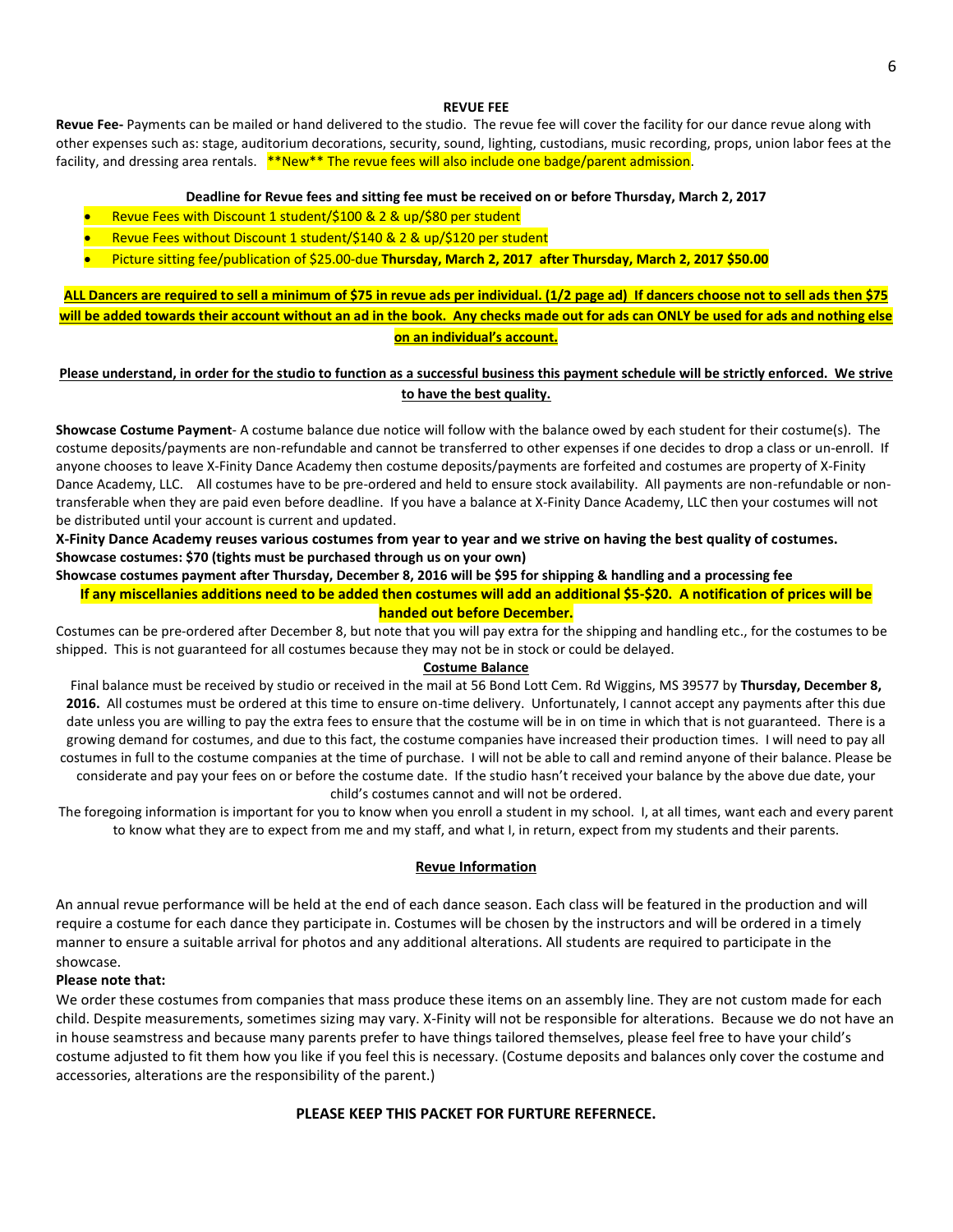# **Payment and Billing Policy NO REFUNDS or EXCHANGES**

# *Please use the payment schedule provided. Understand that a fee of \$25.00 will be strictly enforced.*

# **Important Tuition Payment Schedule**

\*\*\*Payments go to tuition to cover facility, instructor, equipment, insurance, material cost, and much more. Our accountant has a strict billing policy and it is as follows: If tuition is received on or before the 25<sup>th</sup> of the previous month, the student will pay only their monthly tuition for the next month. If payments are received after the  $1<sup>st</sup>$  of the month then students will pay their monthly tuition with \$25.00 added to the discounted tuition. There is a stipulation for the January tuition. Payments can be made by credit/debit cards, check, cash or money order. Receipts will always be given.

\*\*New\*\*If your account is delinquent for one week then you will be notified and a conference will take place. After 7 days the student will receive a written bill/notification, at which time the balance relieved must be paid promptly.

**If a students' tuition is more than one to two weeks delinquent, unfortunately, the student will not be allowed to attend class until bill is paid in full. After a month legal actions will be taken.** Please make sure your payments are in an envelope when you place it in the tuition box. *Please label envelope and memo area of check with students name and reason for payment or pay online.* \*\*\*After 2 NSF charges-cash,credit/debit card, money order or cashier's check will only be accepted**.** 

## **2016-2017 Dance Year Calculations**

- **Picayune Monthly Tuition August-June (11 months times tuition total)**
- **Oak Grove Monthly Tuition August-May (10 months times tuition total)**
- **Studio Leotard (All students must purchase a studio leotard) Child-\$25 plus tax Adults -\$27 plus tax**
- **Revue Fee:** Revue Fees with Discount 1 student/\$100
- **Family revue fee (2 or more students)** 2 & up/\$80 per student
- **Revue Costumes are \$70 please note that accessories, rhinestones, headpieces, extra fabric and tights are not included with costumes. If any miscellanies additions need to be added then costumes will add an additional \$5-\$20.**
- **Studio sponsored T-Shirt (Used in all events for 2016-2017-street fair, parades, performances etc.)**
- **Showcase T-Shirt-One shirt included with revue fees.** T-shirts will be \$12.00 for Children sizes, \$13.00 for Adult sizes and \$14.00 for Extra large sizes.

**Previous Dance Credits**-All dance credits will be accepted from other accredited schools.

**Graduate Teacher Course-**Students completing twelve years of dance will be eligible to graduate. The student can also be a senior in high school. Although there are other requirements that need to be met, each graduate will be required to successfully pass a written test and or dance test in all areas of dance. Please see me for more information.

**Photo/Image Release**-I give my consent for images (photographs, video) of my dependent to be taken and used to document the activities of X-Finity's operation. I grant X-Finity permission to use the images for educational, promotional, YouTube, and website purposes. Please be advised that under no circumstance shall a student nor parent be allowed to post photos or videos of themselves in revue costumes before the actual performance, competition/performance unless it is approved.

**Payment Agreements-** on all payment agreements add 25% to the total balance before the agreement is established. Other fees will accrue if payments are not being met with the negotiated agreement.

**Receipts**-Make sure you keep up with your receipts for the year to double check our records to ensure accuracy if account doesn't match up with transactions and balances. Receipts are always given when payments are made.

**Competition Fees/Performance Fee** –If fees are paid later than the deadline then a \$50 will be added to that balance.

**Performance Team Fees**- \$150 per individual (not including uniforms/accessories). Fees are subject to increase pending additional performances. Members will be notified in adequate time.

**The following forms please make a copy for your records and return a copy to X-Finity Dance Academy. 2016-2017 Studio Handbook Agreement Form, WAIVER RELEASE FORM 2016-2017, and Financial Agreement**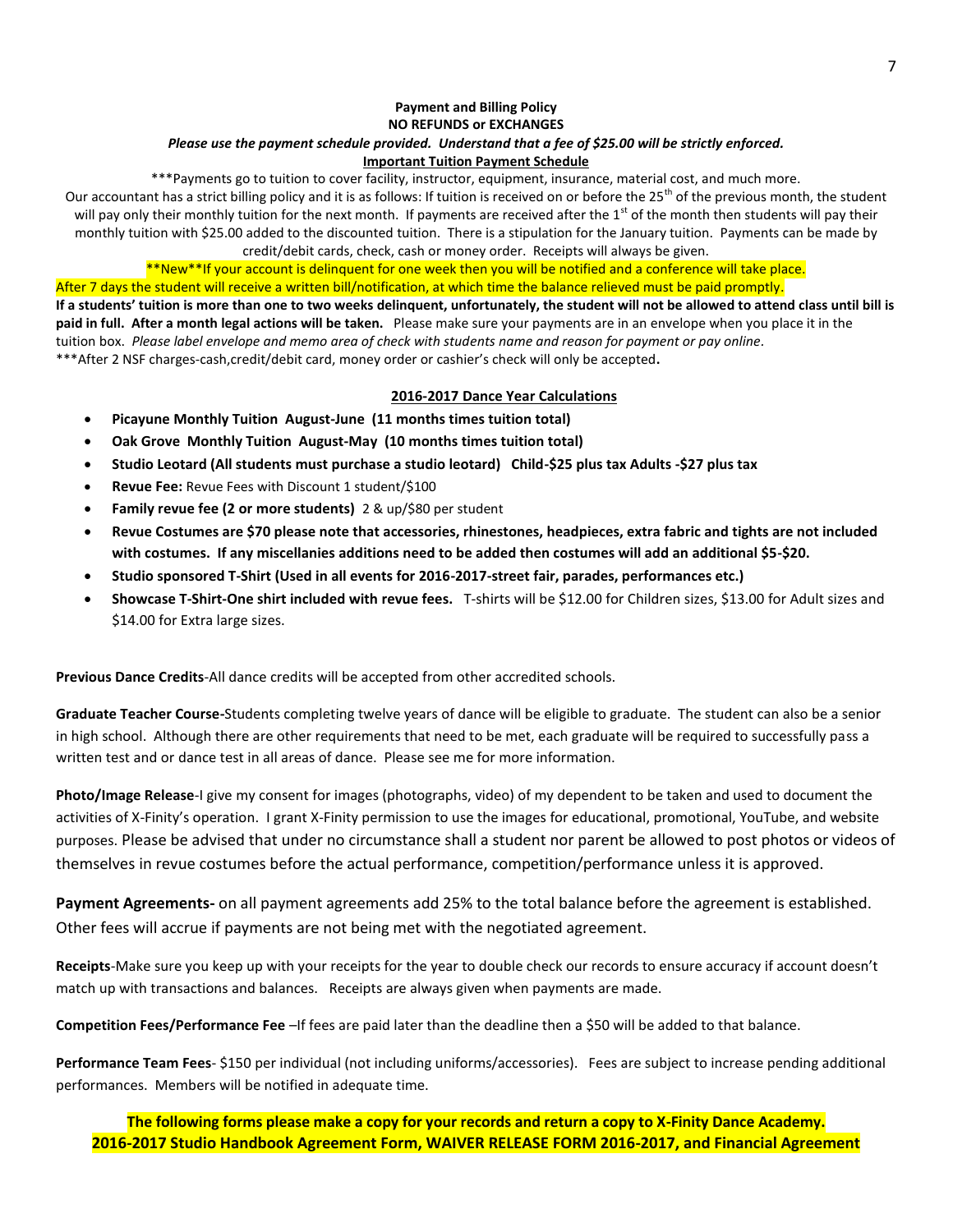## **2016-2017 Studio Handbook Agreement Form**

| Child's Name:  | (print) |
|----------------|---------|
| Parent's Name: | (print) |

I have read and understood the 2016-2017 dance year policy and procedure packet. I agree to the dress code and attendance policy. I further agree to the billing policy that will be strictly enforced. I fully understand my child/I WILL **NOT** be able to attend any classes if my account is delinquent for one or two weeks, as stated in the handbook. I also understand that once my account is paid up to date, the student will be allowed to return to classes. I further understand that I have to pay tuition on or before the  $1<sup>st</sup>$ . If paid on the  $2<sup>nd</sup>$  of the month I understand that a fee of \$25.00 will be added to my tuition with is the tuition amount per month without a discount. I also understand that any other fees or items will be assessed a fee of \$25.00 if not paid on or before due date.

In the event of legal actions taken, the account holder will be responsible for accrued fees, from the time of entrance of the dance season on August 8, 2016 thru the calendar dance year ending with the yearly dance showcase. The account holder will also be responsible for additional late fees and a daily fee of \$10.00 per day for all fees accumulated after agreed deadlines.

Memos and/or emails will be sent periodically with important information and updates. Please check each week for memos and check your email frequently. The bulletin board located in the waiting area and or hallway will always be filled with important and current information that may not be mentioned in the newsletters. Please check bulletin board for updates so you can stay informed.

X-Finity Dance Academy, L.L.C. will not accept responsibility or liability for injuries sustained by anyone including dancers at our studio or during any traveling events. I also understand that I am in a studio contract from August until the yearly dance showcase. I understand that if I break that contract then costumes, shoes and all X-Finity Dance Academy related materials and items are in the studios possession if not received.

## **Parent/Legal Guardian- Print Names:**

**\_\_\_\_\_\_\_\_\_\_\_\_\_\_\_\_\_\_\_\_\_\_\_\_\_\_\_\_\_\_\_\_\_\_\_\_\_\_\_\_ \_\_\_\_\_\_\_\_\_\_\_\_\_\_\_\_\_\_\_\_\_\_\_\_\_\_\_\_\_\_\_\_\_\_\_\_\_\_\_\_**

**Parent/Guardian - Signatures:** 

**Studio Owner-Office Personal-Print Name:** 

**\_\_\_\_\_\_\_\_\_\_\_\_\_\_\_\_\_\_\_\_\_\_\_\_\_\_\_\_\_\_\_\_\_\_\_\_\_\_\_\_ \_\_\_\_\_\_\_\_\_\_\_\_\_\_\_\_\_\_\_\_\_\_\_\_\_\_\_\_\_\_\_\_\_\_\_\_\_\_\_\_**

**\_\_\_\_\_\_\_\_\_\_\_\_\_\_\_\_\_\_\_\_\_\_\_\_\_\_\_\_\_\_\_\_\_\_\_\_\_\_\_\_ \_\_\_\_\_\_\_\_\_\_\_\_\_\_\_\_\_\_\_\_\_\_\_\_\_\_\_\_\_\_\_\_\_\_\_\_\_\_\_\_**

**\_\_\_\_\_\_\_\_\_\_\_\_\_\_\_\_\_\_\_\_\_\_\_\_\_\_\_\_\_\_\_\_\_\_\_\_\_\_\_ \_\_\_\_\_\_\_\_\_\_\_\_\_\_\_\_\_\_\_\_\_\_\_\_\_\_\_\_\_\_\_\_\_\_\_\_\_\_\_** 

**Studio Owner-Office Personal-Signature:** 

8

Date Signed: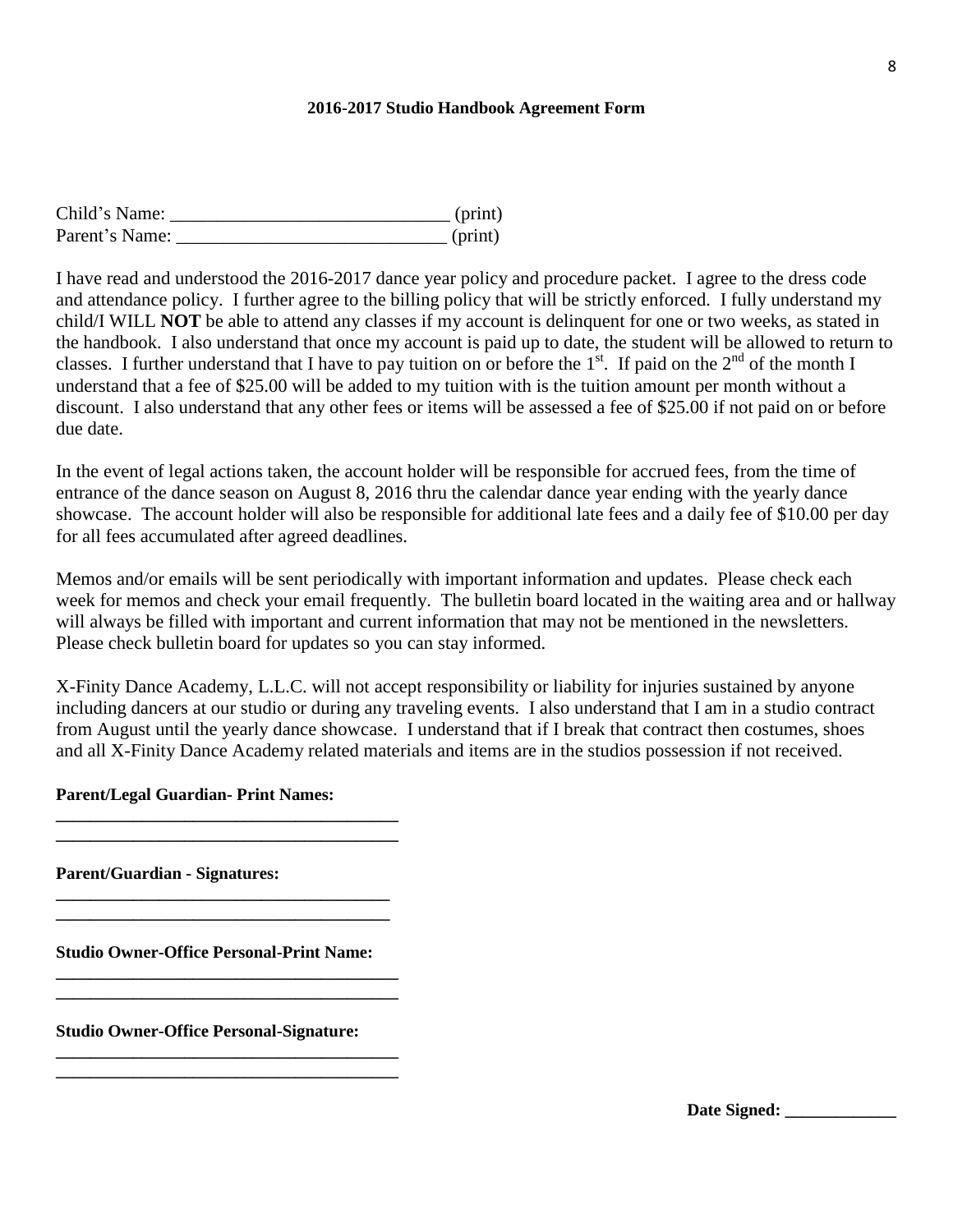## **X-Finity Dance Academy WAIVER RELEASE FORM 2016-2017**

RELEASE FROM LIABILITY, WAIVER OF CLAIMS & ASSUMPTION OF RISK by signing this Release, Waiver & Assumption of Risk, (the 'Release') I agree that X-Finity Dance Academy shall not be responsible for any injury suffered by the student. The Release extends to X-Finity Dance Academy, and its owners, officers, agents, and employees (all of which are collectively referred to herein as 'studio'). The Release extends to every claim, demand or liability of any kind based on any injury or damage described below.

I understand that dance activities, as conducted and taught at the studio, have inherent risks of injury. These risks include muscle pain and pulls, broken bones, ankle injuries, and other personal injury. I recognize that the student is exposing himself/herself to such risks when undertaking dance activities. I understand that these risks cannot be fully eliminated without jeopardizing the essential qualities of the activity. The student and I assume and accept all risks of injury or damages resulting from such dance activities. The student's participation in this activity is purely voluntary, and the student elects to participate, and I join in that election, in spite of the risks.

X-Finity Dance Academy publishes a website, instagram, YouTube, Twitter, Snapchat, Facebook page, in which it posts photos and videos of dancers. A dancer's photo could be published as part of a performance, group shot, events, solo picture, competition, or award recognition. If you do not wish to have your dancer's photo posted on the website, newspapers, internet, or social media, please contact us in writing stating you do not wish to have photos published on the internet. In the event a student leaves during or after the season, any media footage, photography or choreography will and shall be used under copyright entitlement of X-Finity Dance Academy. Images and studio media will be seen on the internet, website, promotional fliers and advertisements for unlimited usage from X-Finity Dance Academy regardless of past or present enrollment. By signing this waiver, you are giving X-Finity Dance Academy permission to publish photos/videos on the internet.

I also agree that the studio, including its owners, officials, agents, instructors and employees, are not responsible for any property loss or damage suffered by the student or any guests or parents of the student that results upon entry into or presence in the studio or its surrounding property. I further understand that I have been advised of the need for the student to be covered by adequate insurance to cover any injury or damage that may be suffered while participating, and I have obtained such insurance or have agreed to bear the costs of any such injury or damage myself.

## **Parent/Legal Guardian- Print Names:**

\_\_\_\_\_\_\_\_\_\_\_\_\_\_\_\_\_\_\_\_\_\_\_\_\_\_\_\_\_\_\_\_\_\_\_\_\_\_\_\_ \_\_\_\_\_\_\_\_\_\_\_\_\_\_\_\_\_\_\_\_\_\_\_\_\_\_\_\_\_\_\_\_\_\_\_\_\_\_\_\_

\_\_\_\_\_\_\_\_\_\_\_\_\_\_\_\_\_\_\_\_\_\_\_\_\_\_\_\_\_\_\_\_\_\_\_\_\_\_\_ \_\_\_\_\_\_\_\_\_\_\_\_\_\_\_\_\_\_\_\_\_\_\_\_\_\_\_\_\_\_\_\_\_\_\_\_\_\_\_

\_\_\_\_\_\_\_\_\_\_\_\_\_\_\_\_\_\_\_\_\_\_\_\_\_\_\_\_\_\_\_\_\_\_\_\_\_\_\_\_ \_\_\_\_\_\_\_\_\_\_\_\_\_\_\_\_\_\_\_\_\_\_\_\_\_\_\_\_\_\_\_\_\_\_\_\_\_\_\_\_

\_\_\_\_\_\_\_\_\_\_\_\_\_\_\_\_\_\_\_\_\_\_\_\_\_\_\_\_\_\_\_\_\_\_\_\_\_\_\_\_ \_\_\_\_\_\_\_\_\_\_\_\_\_\_\_\_\_\_\_\_\_\_\_\_\_\_\_\_\_\_\_\_\_\_\_\_\_\_\_\_

\_\_\_\_\_\_\_\_\_\_\_\_\_\_\_\_\_\_\_\_\_\_\_\_\_\_\_\_\_\_\_\_\_\_\_\_\_\_\_\_ \_\_\_\_\_\_\_\_\_\_\_\_\_\_\_\_\_\_\_\_\_\_\_\_\_\_\_\_\_\_\_\_\_\_\_\_\_\_\_\_

**Parent/Guardian - Signatures:** 

**(Dancer) Student - Print Name:** 

**Studio Owner-Office Personal-Print Name:** 

**Studio Owner-Office Personal-Signature:** 

Date Signed: